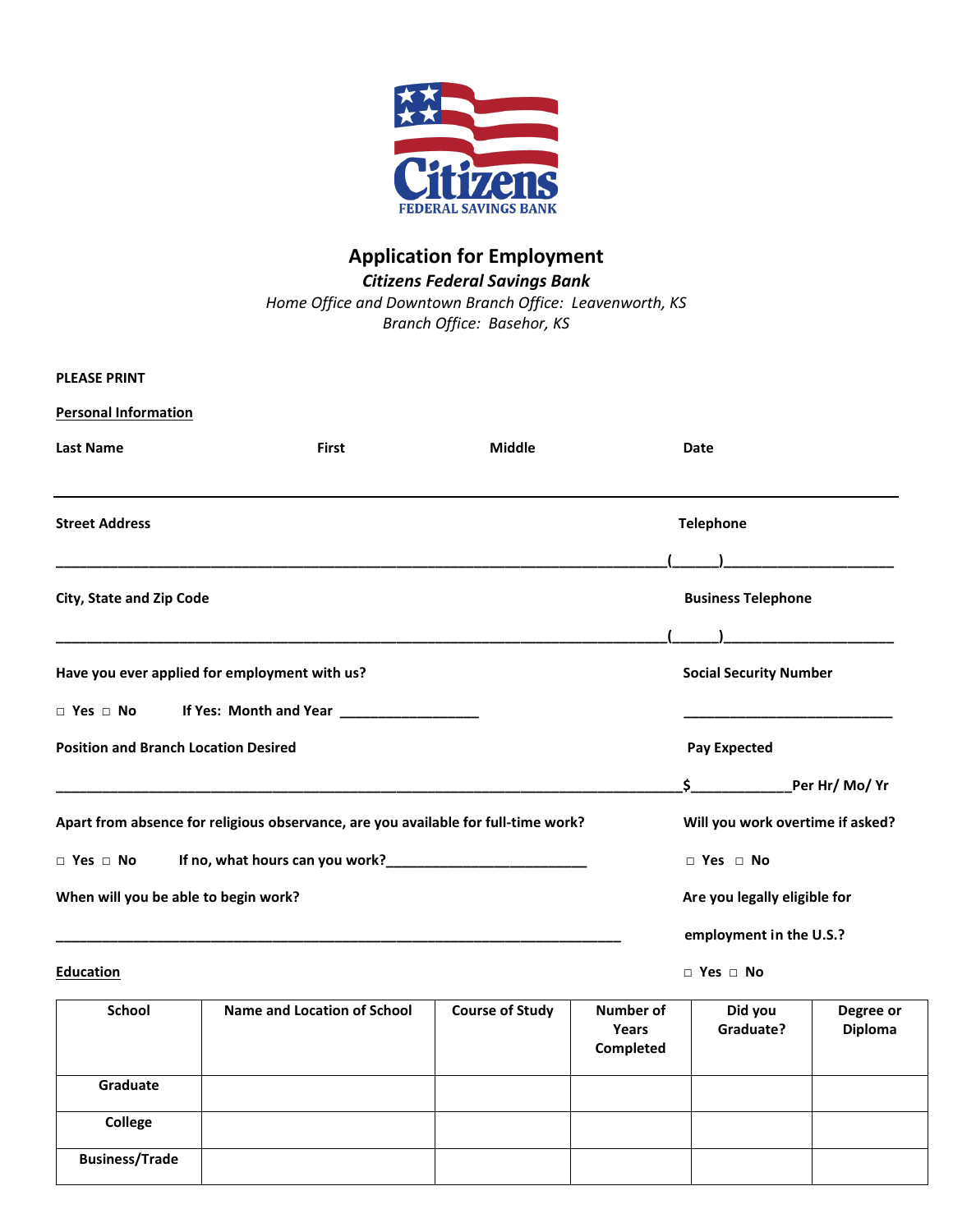| <b>High School</b> |  |  |  |
|--------------------|--|--|--|
| Elementary         |  |  |  |

**Special Training or Skills**

**What types of special training or skills do you have? (languages, machine operation, etc.)**

### **Membership in Professional or Civic Organizations**

*(Exclude those which may disclose your race, color or national origin.)*

# **Employment**

*Please give an accurate and complete full-time and part-time employment record. Start with your present or most recent employer.*

| <b>Company Name:</b>                           | <b>Telephone Number (</b>     |      |
|------------------------------------------------|-------------------------------|------|
| <b>Address:</b>                                | <b>Employed (Month/Year):</b> |      |
|                                                | <b>From</b>                   | To   |
| <b>Name of Supervisor:</b>                     | <b>Reason for Leaving:</b>    |      |
| May We Contact This Employer?                  | <b>Weekly Pay:</b>            |      |
| $\Box$ No<br>$\Box$ Yes                        | <b>Start</b>                  | Last |
| <b>State Job Title and Describe Your Work:</b> |                               |      |
|                                                |                               |      |
|                                                |                               |      |
|                                                |                               |      |

**\_\_\_\_\_\_\_\_\_\_\_\_\_\_\_\_\_\_\_\_\_\_\_\_\_\_\_\_\_\_\_\_\_\_\_\_\_\_\_\_\_\_\_\_\_\_\_\_\_\_\_\_\_\_\_\_\_\_\_\_\_\_\_\_\_\_\_\_\_\_\_\_\_\_\_\_\_\_\_\_\_\_\_\_\_\_\_\_\_\_\_\_\_\_\_\_\_\_\_\_\_\_\_\_\_\_\_\_**

| <b>Company Name:</b>                           | <b>Telephone Number (</b>     |
|------------------------------------------------|-------------------------------|
| <b>Address:</b>                                | <b>Employed (Month/Year):</b> |
|                                                | From<br>То                    |
| <b>Name of Supervisor:</b>                     | <b>Reason for Leaving:</b>    |
|                                                |                               |
| May We Contact This Employer?                  | <b>Weekly Pay:</b>            |
| $\Box$ Yes<br>$\Box$ No                        | <b>Start</b><br>Last          |
| <b>State Job Title and Describe Your Work:</b> |                               |
|                                                |                               |
|                                                |                               |
|                                                |                               |

| <b>Company Name:</b>                           | <b>Telephone Number (</b>                          |
|------------------------------------------------|----------------------------------------------------|
| <b>Address:</b>                                | <b>Employed (Month/Year):</b><br><b>From</b><br>To |
| <b>Name of Supervisor:</b>                     | <b>Reason for Leaving:</b>                         |
| May We Contact This Employer?                  | <b>Weekly Pay:</b>                                 |
| $\Box$ Yes<br>$\Box$ No                        | <b>Start</b><br>Last                               |
| <b>State Job Title and Describe Your Work:</b> |                                                    |
|                                                |                                                    |
|                                                |                                                    |
|                                                |                                                    |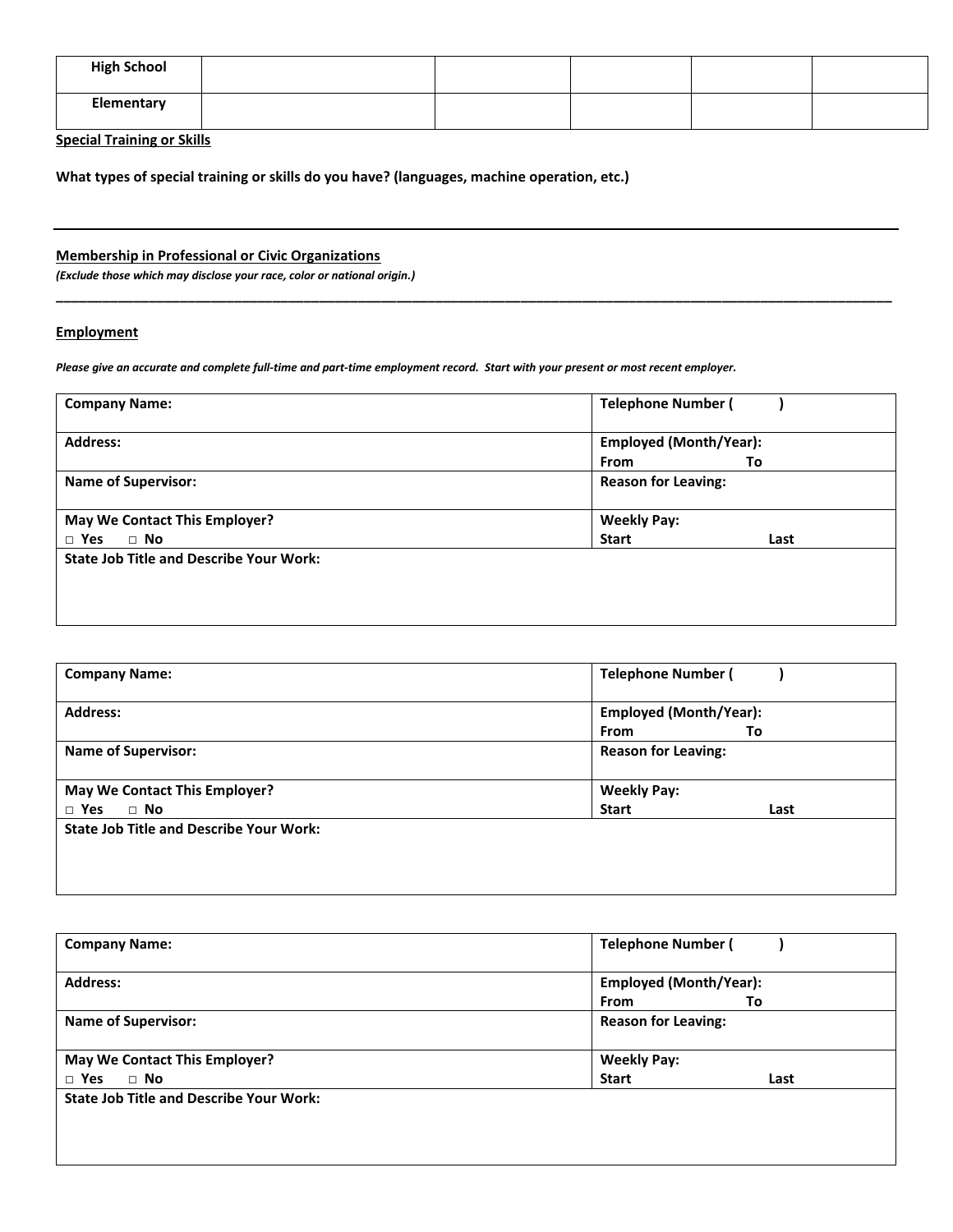#### **Miscellaneous**

*The information requested is needed for a legally permissible reason. The Civil Rights Act of 1964 prohibits discrimination in employment because of race, color, religion, sex or national origin. Federal law prohibits discrimination based on age and citizenship. The laws of most states also prohibit some or all of the above types of discrimination as well as some additional types of discrimination based upon ancestry, marital status or physical or mental handicap or disability.*

| How long have you lived at your present address?<br>The matter of the contract of the contract of the contract of the contract of the contract of the contract of                                                                |
|----------------------------------------------------------------------------------------------------------------------------------------------------------------------------------------------------------------------------------|
|                                                                                                                                                                                                                                  |
| How long did you live at your previous address?<br>The manufacturer of the contract of the contract of the contract of the contract of the contract of the contract of the contract of the contract of the contract of the contr |
| Have you ever been bonded? $\Box$ Yes $\Box$ No If Yes, with what employer(s)?<br>Have you ever been bonded? $\Box$ Yes $\Box$ No If Yes, with what employer(s)?                                                                 |
| Are you over 18 years of age? $\Box$ Yes $\Box$ No Employment is subject to verification of age.                                                                                                                                 |
| Have you been convicted of a crime in the past ten years, excluding misdemeanors and summary offenses, which has not been<br>annulled, expunged or sealed by a court? $\Box$ Yes $\Box$ No                                       |
|                                                                                                                                                                                                                                  |
|                                                                                                                                                                                                                                  |

#### **References**

*List the names and telephone numbers of three references who are not related to you.*

| Name | <b>Telephone Number</b> | <b>Years Known</b> |
|------|-------------------------|--------------------|
|      |                         |                    |
|      |                         |                    |
|      |                         |                    |
|      |                         |                    |
|      |                         |                    |
|      |                         |                    |

**\_\_\_\_\_\_\_\_\_\_\_\_\_\_\_\_\_\_\_\_\_\_\_\_\_\_\_\_\_\_\_\_\_\_\_\_\_\_\_\_\_\_\_\_\_\_\_\_\_\_\_\_\_\_\_\_\_\_\_\_\_\_\_\_\_\_\_\_\_\_\_\_\_\_\_\_\_\_\_\_\_\_\_\_\_\_\_\_\_\_\_\_\_\_\_\_\_\_\_\_\_\_\_\_\_\_\_\_**

**It is understood and agreed upon that any misrepresentation by me in this application will be sufficient cause for nonconsideration of this application, or termination, if I am employed by this Employer. I give this Employer the right to investigate all references and to secure additional information about me, if job related. I hereby release from liability this Employer and its representatives for seeking such information and all other persons, corporations or organizations for furnishing such information. This Employer is an Equal Opportunity Employer. This Employer does not discriminate in employment and no question on this application is used for the purpose of limiting or excusing any applicant's consideration for employment on a basis prohibited by local, state or federal law. I understand that just as I am free to resign at any time, this Employer reserves the right to terminate my employment at any time, with or without cause and without prior notice. I understand that no representative of the Employer has the authority to make assurances to the contrary. I understand that screen tests for illegal drug use may be required as a condition of employment.**

**\_\_\_\_\_\_\_\_\_\_\_\_\_\_\_\_\_\_\_\_\_\_\_\_\_\_\_\_\_\_\_\_\_\_\_\_\_\_\_\_\_\_\_\_\_\_\_\_\_\_\_\_\_\_\_\_\_\_\_\_\_\_\_\_\_\_\_\_\_\_\_\_\_\_\_\_\_\_\_\_\_\_\_\_\_\_\_\_\_\_\_\_\_\_\_\_\_\_\_\_\_\_\_\_\_\_\_\_\_\_\_\_\_\_\_\_\_\_\_\_**